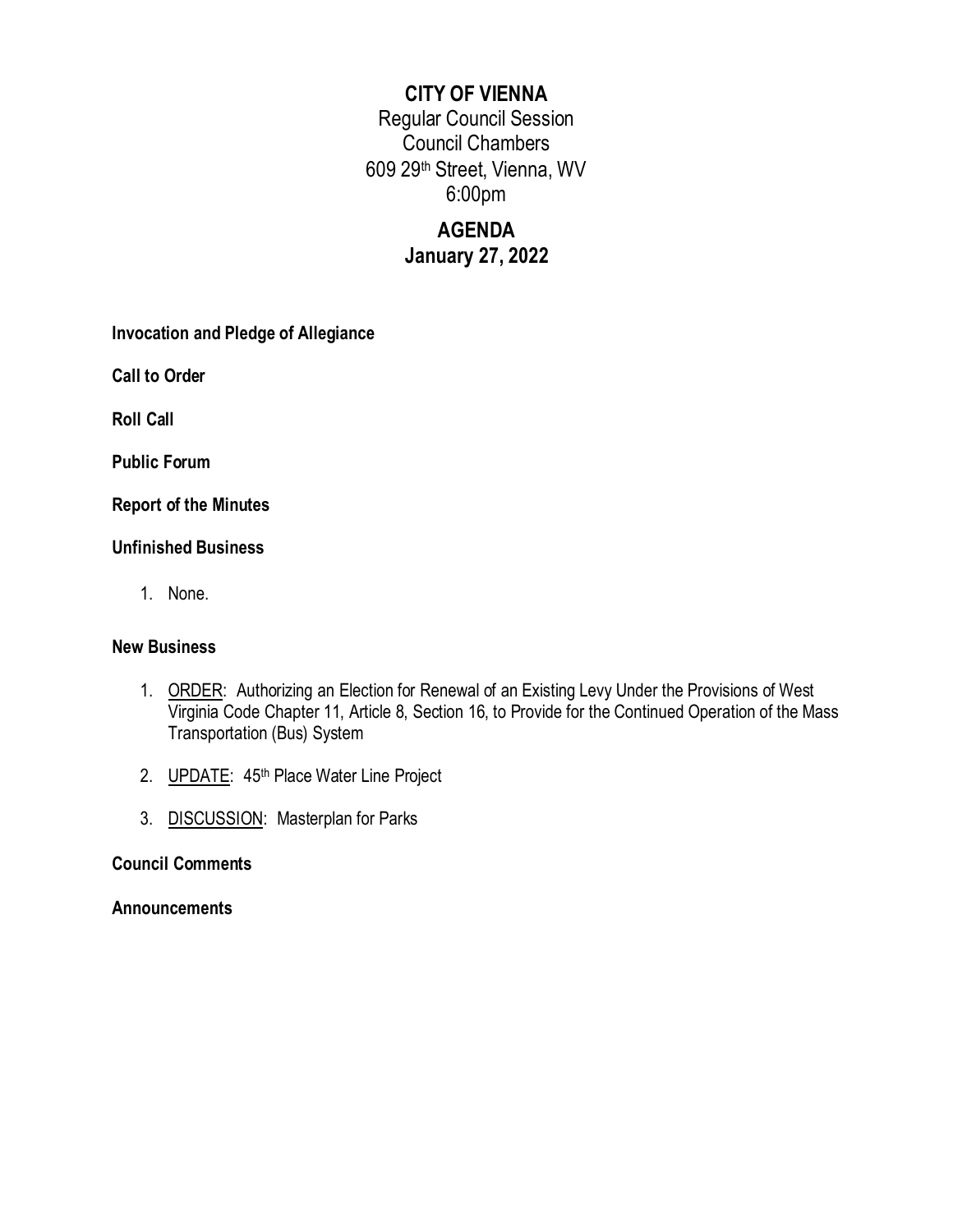## **AN ORDER AUTHORIZING AN ELECTION FOR RENEWAL OF AN EXISTING LEVY UNDER THE PROVISIONS OF WEST VIRGINIA CODE CHAPTER 11, ARTICLE 8, SECTION 16, TO PROVIDE FOR THE CONTINUED OPERATION OF THE MASS TRANSPORTATION (BUS) SYSTEM**

**IT IS HEREBY RESOLVED AND ORDERED** by the City Council of the City

of Vienna:

#### Section 1:

The Council of the City of Vienna, West Virginia, is of the opinion and does hereby find:

(a) That the existing mass transportation system operated by the Mid Ohio Valley

Transit Authority is funded for operations in the municipalities of Parkersburg and Vienna only in an amount which will permit operation of said system until June 30, 2023.

(b) That for the existing mass transportation system to be operated beyond

June 30, 2023, additional revenues are needed.

(c) That for the good of the public welfare it is necessary that an existing additional levy be renewed, extended and utilized to fund the operation of the mass transportation system in the future.

#### Section 2:

The purpose for which the renewal of the existing additional levy funds are needed is to continue the operation of the mass transit (bus) system in the cities of Parkersburg and Vienna, West Virginia, at a total cost of approximately \$3,042,417.78 per year for two (2) years, of which the sum of \$870,217.53 per year for two (2) years would be derived from the City of Vienna.

## Section 3: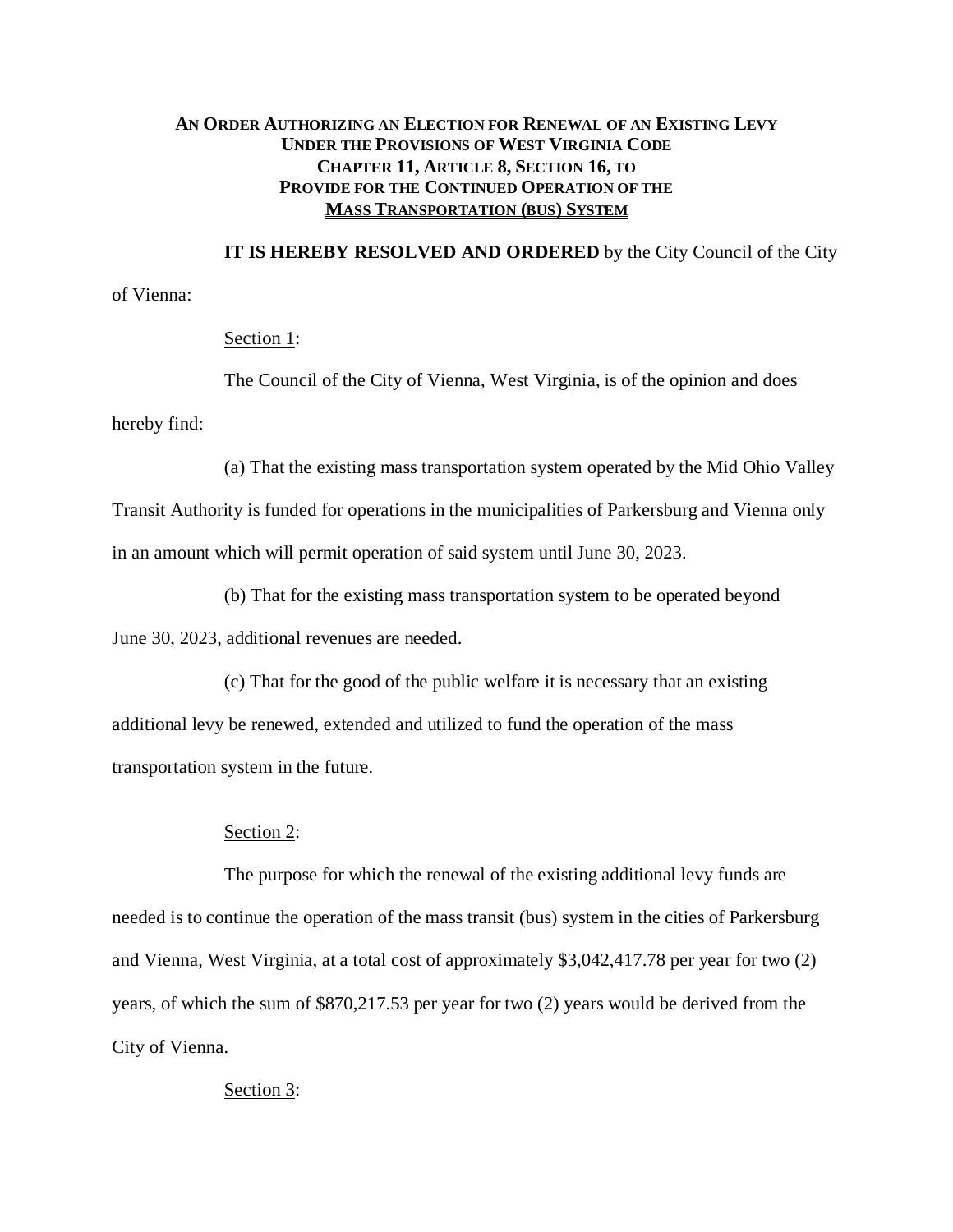The total amount of funds needed for the purpose above stated is approximately \$3,042,417.78 per year for two (2) years, of which \$870,217.53 per year for two (2) years would be funded by the City of Vienna. These funds will be used to provide for the continued operation of the mass transit (bus) system in the cities of Parkersburg and Vienna, West Virginia, provided, however, that in the event the additional levy is approved by the voters of the City of Vienna, but disapproved by the voters of the City of Parkersburg, funds obtained from the levy may be used for the operation of the mass transit (bus) system for routes which originate or terminate within the geographical confines of the City of Vienna.

Any surplus funds received by the City of Vienna may be utilized for the same purposes during the fiscal year so received.

In the event any funds may be obtained from the United States of America, the State of West Virginia, or any other legal source, by gift, grant or otherwise, in aid of furtherance of the aforesaid purposes, the City of Vienna is authorized to match such funds from the proceeds of the additional levy.

#### Section 4:

The separate and aggregate assessed valuation of each class of taxable property within the City of Vienna as shown by the records of the Assessor of Wood County, West Virginia, as of May 13, 2021, for State, County and City taxation is as follows:

| Class I  | S. | $-()$            |
|----------|----|------------------|
| Class II |    | 338, 362, 354.00 |
| Class IV |    | 203,790,504.00   |
| Total    |    | \$542,152,858.00 |

Section 5: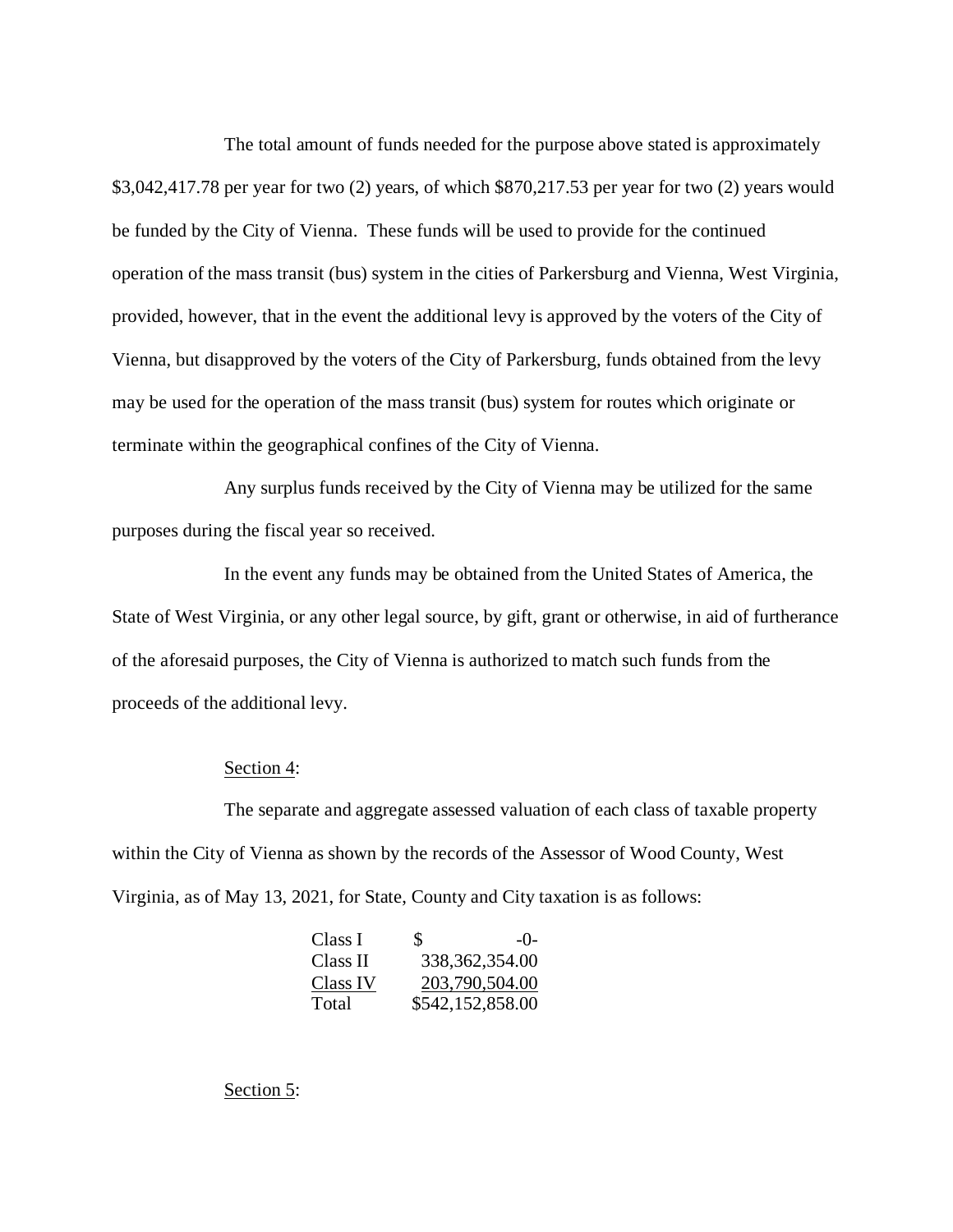The proposed additional rate of renewal levy in cents on each One Hundred

Dollars (\$100.00) assessed valuation of taxable property in the City of Vienna is as follows:

| <b>Upon Class I Properties</b> | \$0.05833 |
|--------------------------------|-----------|
| Upon Class II properties       | \$0.11666 |
| Upon Class IV properties       | \$0.23332 |

Said rates shall be reduced for all classes of property for each levy tax year so as to cause such rate of levy to produce no more than approximately \$870,217.53.

### Section 6:

The proposed years to which the renewed additional levy shall apply are the two (2) fiscal years beginning July 1, 2023, and July 1, 2024.

#### Section 7:

The City of Vienna shall not issue bonds for the purposes set forth in this Order.

#### Section 8:

The question of laying such renewal of existing additional levy shall be submitted to the voters of the City of Vienna at an election to be held in said City on the  $10<sup>th</sup>$  day of May, 2022, in accordance with the election laws of the State of West Virginia.

## Section 9:

The registration of voters and the use of registration books shall be governed by the permanent registration law of the State of West Virginia and the registration lists of Wood County, West Virginia, as amended and corrected according to law, shall be the official registration list for such election. It appears that the provisions of West Virginia Code,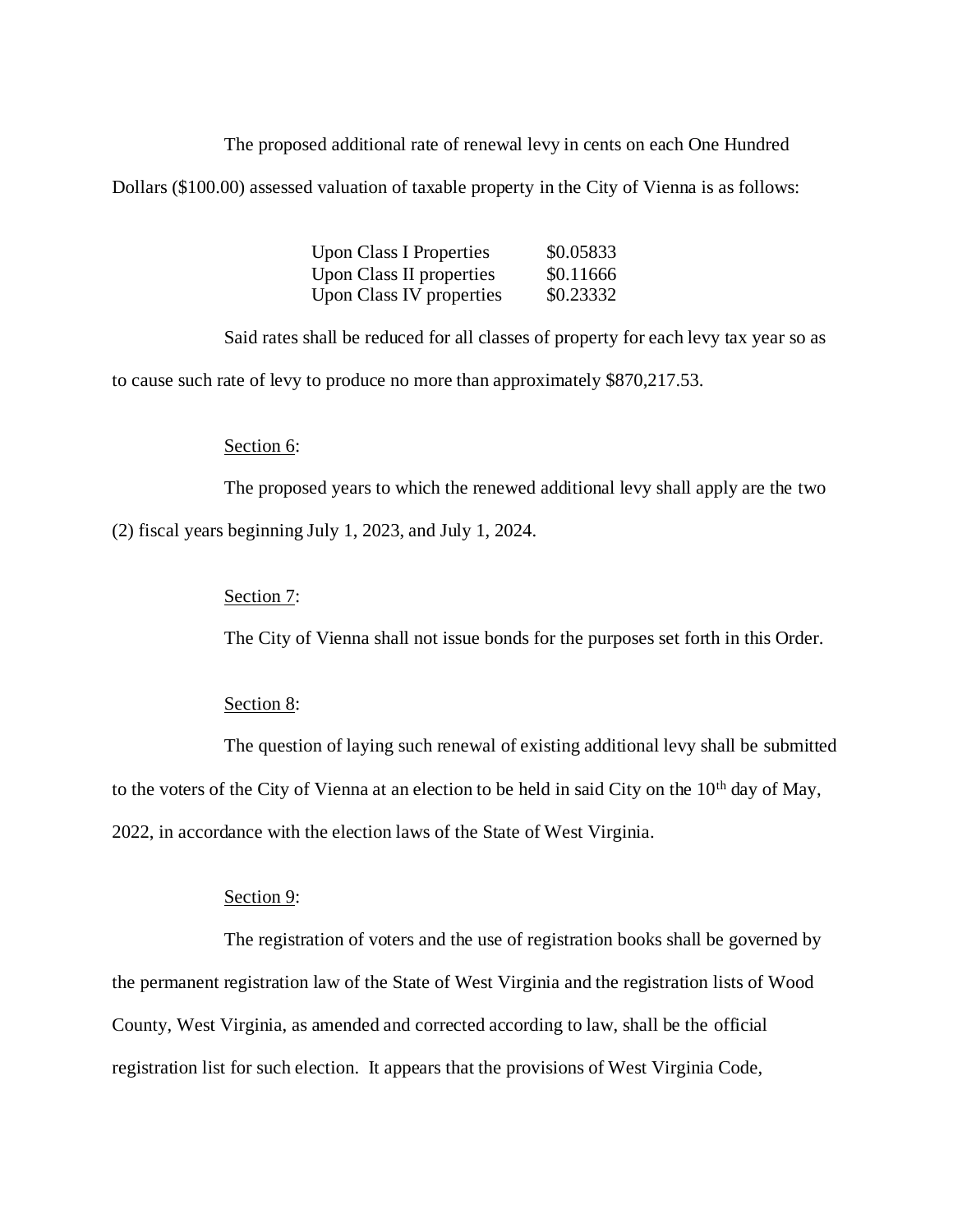Chapter 3, Article 3, relating to absentee and early voting are clearly adaptable to this election. Except to the extent expressly herein provided, this election shall be governed by the general election laws of the State of West Virginia.

#### Section 10:

The Notice calling such election shall be given by publication of this Order as a

Class II-0 legal advertisement in compliance with provisions of Article 3 of Chapter 59 of the

Code of West Virginia of 1931, as amended, being published once a week for two (2) successive

weeks prior to the date of the election in two (2) qualified newspapers, of opposite politics if two

(2) such newspapers are available, or, if only one (1) such qualified newspaper is available, in

that qualified paper, and of general circulation in Wood County, West Virginia.

#### Section 11:

The form of the ballot for such election shall be as follows:

Election to authorize the renewal of existing additional levies for the fiscal years beginning July 1, 2023, and July 1, 2024, for the purpose of providing for the continued operation of the mass transit (bus) system in the cities of Parkersburg and Vienna, West Virginia, according to the Order of the Council of the City of Vienna adopted on the 13th day of January, 2022. In the event renewal of existing additional levies are approved by the voters of the City of Vienna but disapproved by the voters of the City of Parkersburg, the funds from said additional levy may be used for the operation of the mass transit (bus) system for routes which originate and terminate within the geographical limits of the City of Vienna.

The renewal of the existing additional levy per \$100.00 valuation shall be on Class I property, \$0.05833; on Class II property, \$0.11666; and on Class IV property, \$0.23332. Said rates shall be reduced for each levy year so that the proceeds of the additional levy shall be approximately \$870,217.53 per year.

- ( ) Yes, for renewal of levy for continued mass transit (bus) service
- ( ) No, against renewal of levy for continued mass transit (bus) service